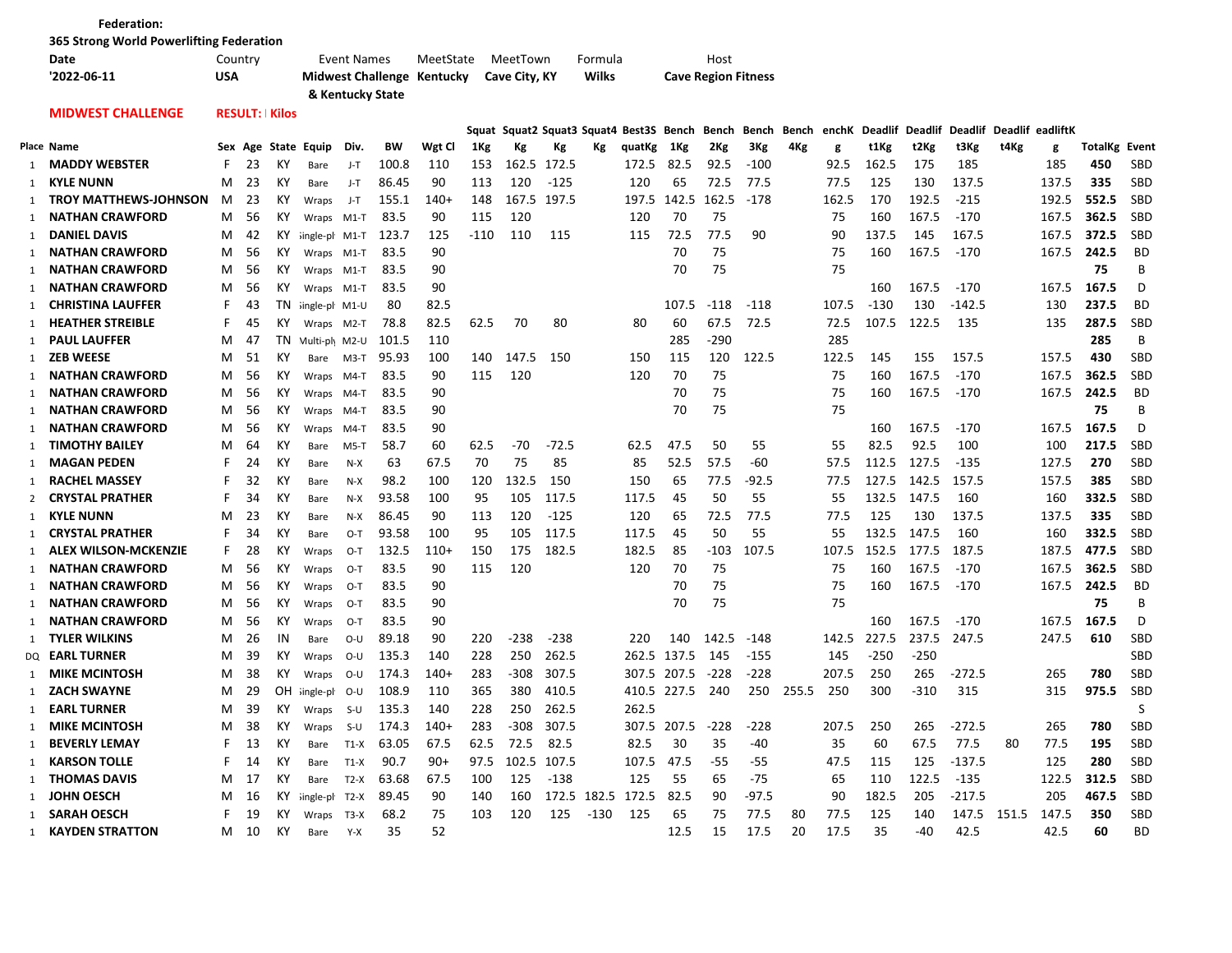**KENTUCKY STATE RESULTS: Kilos**

|   |                              |    |     |    |                        |                      |           |                                             | Sauat  |        |         |        | Squat2 Squat3 Squat4 Best3S Bench |             | Bench  |         |     | Bench Bench enchK | <b>Deadlif</b> |        | Deadlif Deadlif Deadlif eadliftK |       |       |                      |            |
|---|------------------------------|----|-----|----|------------------------|----------------------|-----------|---------------------------------------------|--------|--------|---------|--------|-----------------------------------|-------------|--------|---------|-----|-------------------|----------------|--------|----------------------------------|-------|-------|----------------------|------------|
|   | Place Name                   |    |     |    | Sex Age State Equip    | Div.                 | ВW        | Wgt Cl                                      | 1Kg    | Кg     | Кg      | Кg     | quatKg                            | 1Kg         | 2Kg    | 3Kg     | 4Kg | g                 | t1Kg           | t2Kg   | t3Kg                             | t4Kg  | g     | <b>TotalKg Event</b> |            |
|   | 1 KYLE NUNN                  | M  | -23 | КY |                        | Bare KY-J-T          | 86.45     | 90                                          | 113    | 120    | $-125$  |        | 120                               | 65          | 72.5   | 77.5    |     | 77.5              | 125            | 130    | 137.5                            |       | 137.5 | 335                  | SBD        |
|   | <b>TROY MATTHEWS-JOHNSON</b> | M  | 23  | ΚY |                        | Wraps KY-J-T 155.1   |           | $140+$                                      | 148    | 167.5  | 197.5   |        | 197.5                             | 142.5       | 162.5  | -178    |     | 162.5             | 170            | 192.5  | $-215$                           |       | 192.5 | 552.5                | <b>SBD</b> |
| 1 | <b>NATHAN CRAWFORD</b>       | м  | 56  | ΚY |                        | Wraps KY-M1-T 83.5   |           | 90                                          | 115    | 120    |         |        | 120                               | 70          | 75     |         |     | 75                | 160            | 167.5  | $-170$                           |       | 167.5 | 362.5                | SBD        |
| 1 | <b>DANIEL DAVIS</b>          | М  | 42  | ΚY | ingle-pl KY-M1-T 123.7 |                      |           | 125                                         | $-110$ | 110    | 115     |        | 115                               | 72.5        | 77.5   | 90      |     | 90                | 137.5          | 145    | 167.5                            |       | 167.5 | 372.5                | SBD        |
| 1 | <b>NATHAN CRAWFORD</b>       | М  | 56  | ΚY |                        | Wraps KY-M1-T 83.5   |           | 90                                          |        |        |         |        |                                   | 70          | 75     |         |     | 75                | 160            | 167.5  | $-170$                           |       | 167.5 | 242.5                | <b>BD</b>  |
| 1 | <b>NATHAN CRAWFORD</b>       | M  | -56 | ΚY |                        | Wraps KY-M1-T 83.5   |           | 90                                          |        |        |         |        |                                   | 70          | 75     |         |     | 75                |                |        |                                  |       |       | 75                   | B          |
| 1 | <b>NATHAN CRAWFORD</b>       | M  | 56  | KΥ |                        | Wraps KY-M1-T 83.5   |           | 90                                          |        |        |         |        |                                   |             |        |         |     |                   | 160            | 167.5  | $-170$                           |       | 167.5 | 167.5                | D          |
|   | 1 HEATHER STREIBLE           | F. | 45  | KΥ |                        | Wraps KY-M2-T 78.8   |           | 82.5                                        | 62.5   | 70     | 80      |        | 80                                | 60          | 67.5   | 72.5    |     | 72.5              | 107.5          | 122.5  | 135                              |       | 135   | 287.5                | <b>SBD</b> |
|   | 1 ZEB WEESE                  | м  | 51  | ΚY |                        | Bare KY-M3-T 95.93   |           | 100                                         | 140    | 147.5  | 150     |        | 150                               | 115         | 120    | 122.5   |     | 122.5             | 145            | 155    | 157.5                            |       | 157.5 | 430                  | SBD        |
| 1 | <b>NATHAN CRAWFORD</b>       | M  | 56  | ΚY |                        | Wraps KY-M4-T 83.5   |           | 90                                          | 115    | 120    |         |        | 120                               | 70          | 75     |         |     | 75                | 160            | 167.5  | $-170$                           |       | 167.5 | 362.5                | SBD        |
| 1 | <b>NATHAN CRAWFORD</b>       | м  | 56  | ΚY |                        | Wraps KY-M4-T 83.5   |           | 90                                          |        |        |         |        |                                   | 70          | 75     |         |     | 75                | 160            | 167.5  | -170                             |       | 167.5 | 242.5                | <b>BD</b>  |
| 1 | NATHAN CRAWFORD              | м  | 56  | ΚY |                        | Wraps KY-M4-T        | - 83.5    | 90                                          |        |        |         |        |                                   | 70          | 75     |         |     | 75                |                |        |                                  |       |       | 75                   | B          |
| 1 | <b>NATHAN CRAWFORD</b>       | м  | 56  | ΚY |                        | Wraps KY-M4-T 83.5   |           | 90                                          |        |        |         |        |                                   |             |        |         |     |                   | 160            | 167.5  | $-170$                           |       | 167.5 | 167.5                | D          |
| 1 | <b>TIMOTHY BAILEY</b>        | M  | 64  | ΚY |                        | Bare KY-M5-T         | 58.7      | 60                                          | 62.5   | -70    | $-72.5$ |        | 62.5                              | 47.5        | 50     | 55      |     | 55                | 82.5           | 92.5   | 100                              |       | 100   | 217.5                | SBD        |
| 1 | <b>MAGAN PEDEN</b>           | F  | 24  | ΚY |                        | Bare KY-N-X          | -63       | 67.5                                        | 70     | 75     | 85      |        | 85                                | 52.5        | 57.5   | -60     |     | 57.5              | 112.5          | 127.5  | $-135$                           |       | 127.5 | 270                  | SBD        |
| 1 | <b>RACHEL MASSEY</b>         | F  | 32  | ΚY | Bare                   | KY-N-X               | 98.2      | 100                                         | 120    | 132.5  | 150     |        | 150                               | 65          | 77.5   | $-92.5$ |     | 77.5              | 127.5          | 142.5  | 157.5                            |       | 157.5 | 385                  | <b>SBD</b> |
|   | 2 CRYSTAL PRATHER            | F  | 34  | ΚY | Bare                   | KY-N-X 93.58         |           | 100                                         | 95     | 105    | 117.5   |        | 117.5                             | 45          | 50     | 55      |     | 55                | 132.5          | 147.5  | 160                              |       | 160   | 332.5                | SBD        |
| 1 | <b>KYLE NUNN</b>             | м  | 23  | ΚY | Bare                   | кү-м-х 86.45         |           | 90                                          | 113    | 120    | $-125$  |        | 120                               | 65          | 72.5   | 77.5    |     | 77.5              | 125            | 130    | 137.5                            |       | 137.5 | 335                  | SBD        |
| 1 | <b>CRYSTAL PRATHER</b>       | F  | 34  | K۲ |                        | Bare KY-O-T 93.58    |           | 100                                         | 95     | 105    | 117.5   |        | 117.5                             | 45          | 50     | 55      |     | 55                | 132.5          | 147.5  | 160                              |       | 160   | 332.5                | SBD        |
| 1 | <b>ALEX WILSON-MCKENZIE</b>  | F. | 28  | ΚY |                        | Wraps KY-O-T 132.5   |           | $110+$                                      | 150    | 175    | 182.5   |        | 182.5                             | 85          | -103   | 107.5   |     | 107.5             | 152.5          | 177.5  | 187.5                            |       | 187.5 | 477.5                | SBD        |
| 1 | <b>NATHAN CRAWFORD</b>       | м  | 56  | ΚY |                        | Wraps KY-O-T 83.5    |           | 90                                          | 115    | 120    |         |        | 120                               | 70          | 75     |         |     | 75                | 160            | 167.5  | $-170$                           |       | 167.5 | 362.5                | SBD        |
| 1 | <b>NATHAN CRAWFORD</b>       | м  | -56 | ΚY |                        | Wraps KY-O-T 83.5    |           | 90                                          |        |        |         |        |                                   | 70          | 75     |         |     | 75                | 160            | 167.5  | $-170$                           |       | 167.5 | 242.5                | <b>BD</b>  |
| 1 | <b>NATHAN CRAWFORD</b>       | M  | 56  | ΚY |                        | Wraps KY-O-T 83.5    |           | 90                                          |        |        |         |        |                                   | 70          | 75     |         |     | 75                |                |        |                                  |       |       | 75                   | B          |
|   | 1 NATHAN CRAWFORD            | М  | 56  | ΚY |                        | Wraps KY-O-T 83.5    |           | 90                                          |        |        |         |        |                                   |             |        |         |     |                   | 160            | 167.5  | $-170$                           |       | 167.5 | 167.5                | D          |
|   | DO <b>EARL TURNER</b>        | м  | 39  | ΚY |                        | Wraps KY-O-U 135.3   |           | 140                                         | 228    | 250    | 262.5   |        | 262.5                             | 137.5       | 145    | $-155$  |     | 145               | $-250$         | $-250$ |                                  |       |       |                      | <b>SBD</b> |
| 1 | <b>MIKE MCINTOSH</b>         | м  | 38  | ΚY |                        | Wraps KY-O-U 174.3   |           | $140+$                                      | 283    | -308   | 307.5   |        |                                   | 307.5 207.5 | $-228$ | $-228$  |     | 207.5             | 250            | 265    | $-272.5$                         |       | 265   | 780                  | <b>SBD</b> |
|   | 1 <b>EARL TURNER</b>         | м  | 39  | ΚY |                        | Wraps KY-S-U 135.3   |           | 140                                         | 228    | 250    | 262.5   |        | 262.5                             |             |        |         |     |                   |                |        |                                  |       |       |                      | S          |
| 1 | <b>MIKE MCINTOSH</b>         | м  | 38  | ΚY |                        | Wraps $KY-S-U$ 174.3 |           | $140+$                                      | 283    | $-308$ | 307.5   |        | 307.5                             | 207.5       | $-228$ | -228    |     | 207.5             | 250            | 265    | $-272.5$                         |       | 265   | 780                  | SBD        |
| 1 | <b>BEVERLY LEMAY</b>         | F. | 13  | КY |                        | Bare KY-T1-X 63.05   |           | 67.5                                        | 62.5   | 72.5   | 82.5    |        | 82.5                              | 30          | 35     | -40     |     | 35                | 60             | 67.5   | 77.5                             | 80    | 77.5  | 195                  | SBD        |
| 1 | <b>KARSON TOLLE</b>          | F  | 14  | ΚY |                        | Bare KY-T1-X 90.7    |           | $90+$                                       | 97.5   | 102.5  | 107.5   |        | 107.5                             | 47.5        | $-55$  | -55     |     | 47.5              | 115            | 125    | $-137.5$                         |       | 125   | 280                  | SBD        |
| 1 | <b>THOMAS DAVIS</b>          | м  | 17  | ΚY |                        | Bare KY-T2-X 63.68   |           | 67.5                                        | 100    | 125    | $-138$  |        | 125                               | 55          | 65     | $-75$   |     | 65                | 110            | 122.5  | $-135$                           |       | 122.5 | 312.5                | SBD        |
| 1 | <b>SARAH OESCH</b>           | F  | 19  | ΚY |                        | Wraps KY-T3-X        | 68.2      | 75                                          | 103    | 120    | 125     | $-130$ | 125                               | 65          | 75     | 77.5    | 80  | 77.5              | 125            | 140    | 147.5                            | 151.5 | 147.5 | 350                  | SBD        |
|   | 1 KAYDEN STRATTON            | M  | 10  | КY |                        | Bare KY-Y-X          | 35        | 52                                          |        |        |         |        |                                   | 12.5        | 15     | 17.5    | 20  | 17.5              | 35             | -40    | 42.5                             |       | 42.5  | 60                   | <b>BD</b>  |
|   | <b>Curl Results: Kilos</b>   |    |     |    |                        |                      | <b>BW</b> | WGT CL Curl1KgCurl2KgCurl3KgCurl4KgBestCurl |        |        |         |        |                                   |             |        |         |     |                   |                |        |                                  |       |       |                      |            |

1 **Heather Streible - Curl** F 45 KY Bare M2-T 78.8 82.5 25.5 30.5 40.5 41.5 **41.5** C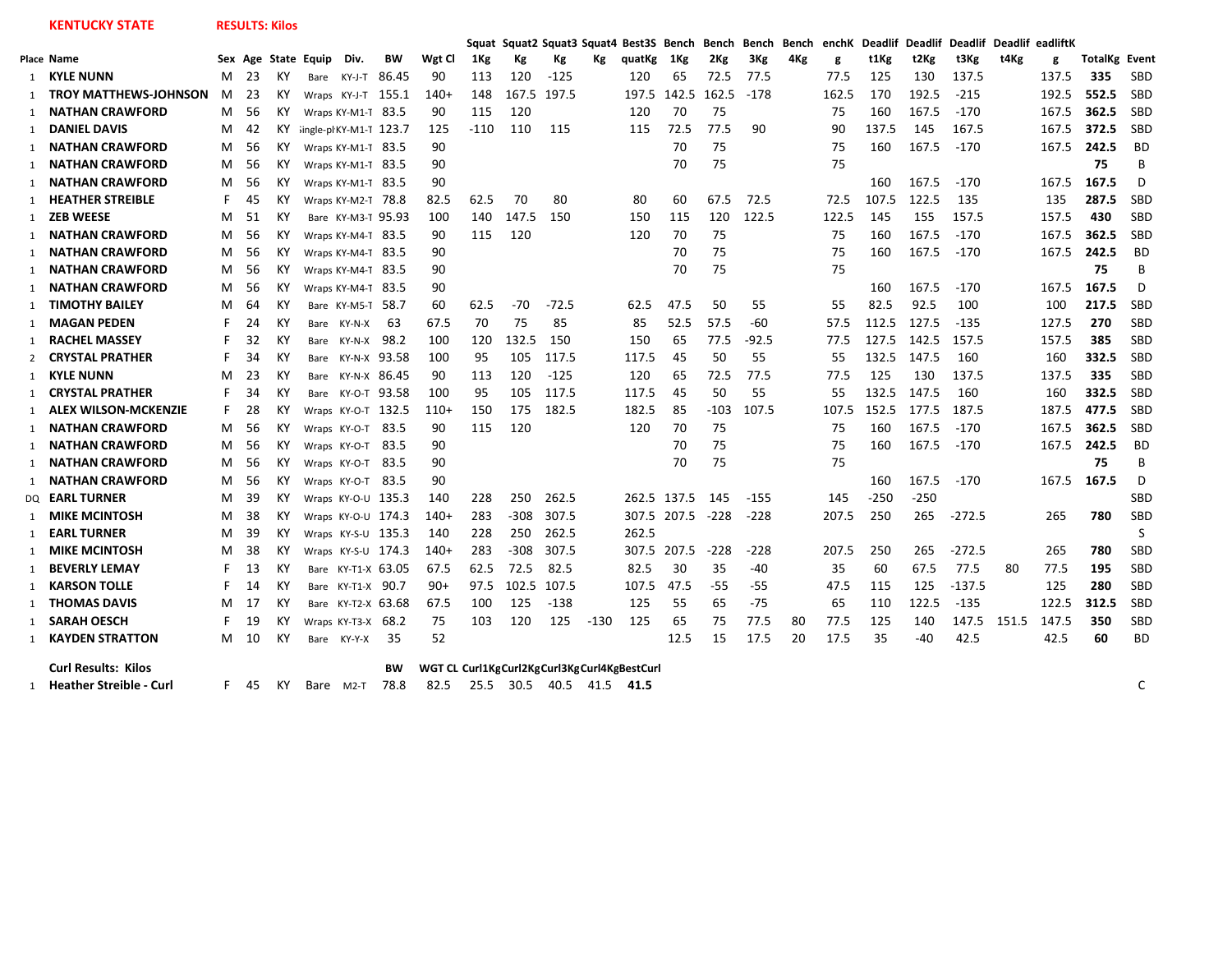**MIDWEST CHALLENGE RESULT: Pounds**

|              |                              |    |     |           |                                |        |       |            |      | Squat Squat2 Squat3 Squat4 |             |      | Best3S Bench |                   | Bench                   | Bench Bench                   |      |                                           | Best3B Deadlif Deadlif |              | Deadlif Deadlif eadliftL |       |       |                      |            |
|--------------|------------------------------|----|-----|-----------|--------------------------------|--------|-------|------------|------|----------------------------|-------------|------|--------------|-------------------|-------------------------|-------------------------------|------|-------------------------------------------|------------------------|--------------|--------------------------|-------|-------|----------------------|------------|
|              | Place Name                   |    |     |           | Sex Age State Equip            | Div.   | BW    | Wgt Cl     | 1Lb  | Lb                         | Lb          | Lb   | quatLb       | 1Lb               | 2Lb                     | 3Lb                           | 4Lb  | enchLb                                    | t1Lb                   | t2Lb         | t3Lb                     | t4Lb  | b     | <b>TotalLb Event</b> |            |
|              | 1 MADDY WEBSTER              | F. | 23  | КY        | Bare                           | J-T    | 222.3 | 242        | 336  | 358.3                      | 380.4       |      |              | 380.4 181.9       | 204                     | -221                          |      | 204                                       | 358.3                  | 385.9        | 407.9                    |       | 407.9 | 992.3                | <b>SBD</b> |
|              | 1 KYLE NUNN                  | м  | 23  | ΚY        | Bare                           | $J-T$  | 190.6 | 198        | 248  | 264.6                      | $-276$      |      |              |                   | 264.6 143.3 159.9       | 170.9                         |      |                                           | 170.9 275.6            | 286.7        | 303.2                    |       | 303.2 | 738.7                | <b>SBD</b> |
| 1            | <b>TROY MATTHEWS-JOHNSON</b> | M  | 23  | ΚY        | Wraps J-T                      |        | 342   | <b>SHW</b> | 325  | 369.3 435.5                |             |      |              |                   | 435.5 314.2 358.3       | -391                          |      | 358.3 374.9                               |                        | 424.5        | $-474.1$                 |       | 424.5 | 1218                 | SBD        |
|              | 1 NATHAN CRAWFORD            | м  | 56  | KY.       | Wraps M1-T                     |        | 184.1 | 198        | 254  | 264.6                      |             |      |              | 264.6 154.4 165.4 |                         |                               |      |                                           | 165.4 352.8            | 369.3        | -374.9                   |       | 369.3 | 799.3                | SBD        |
|              | 1 DANIEL DAVIS               | M  | 42  | KY.       | ngle-p M1-T 272.7              |        |       | 275        | -243 | 242.6 253.6                |             |      |              |                   | 253.6 159.9 170.9 198.5 |                               |      | 198.5                                     | 303.2                  | 319.7        | 369.3                    |       | 369.3 | 821.4                | <b>SBD</b> |
| 1            | <b>NATHAN CRAWFORD</b>       | M  | 56  |           | KY Wraps M1-T 184.1            |        |       | 198        |      |                            |             |      |              |                   | 154.4 165.4             |                               |      | 165.4                                     | 352.8                  |              | 369.3 -374.9             |       | 369.3 | 534.7                | <b>BD</b>  |
|              | 1 NATHAN CRAWFORD            | м  | -56 |           | KY Wraps M1-T 184.1            |        |       | 198        |      |                            |             |      |              |                   | 154.4 165.4             |                               |      | 165.4                                     |                        |              |                          |       |       | 165.4                | B          |
| 1            | <b>NATHAN CRAWFORD</b>       | M  | 56  |           | KY Wraps M1-T 184.1            |        |       | 198        |      |                            |             |      |              |                   |                         |                               |      |                                           | 352.8                  |              | 369.3 -374.9             |       | 369.3 | 369.3                | D          |
| 1            | <b>CHRISTINA LAUFFER</b>     | F  | 43  | <b>TN</b> | ngle-p M <sub>1</sub> -0 176.4 |        |       | 181        |      |                            |             |      |              | 237               | $-259$                  | $-259$                        |      | 237                                       | $-286.7$               |              | 286.7 -314.2             |       | 286.7 | 523.7                | <b>BD</b>  |
| 1            | <b>HEATHER STREIBLE</b>      | F. | 45  | KY.       | Wraps M2-T 173.8               |        |       | 181        | 138  | 154.4 176.4                |             |      |              |                   | 176.4 132.3 148.8 159.9 |                               |      | 159.9                                     | 237                    | 270.1 297.7  |                          |       | 297.7 | 633.9                | <b>SBD</b> |
|              | 1 PAUL LAUFFER               | M  | 47  |           | TN 1ulti-p M2-U 223.8          |        |       | 242        |      |                            |             |      |              | 628.4             | $-639$                  |                               |      | 628.4                                     |                        |              |                          |       |       | 628.4                | B          |
| 1            | ZEB WEESE                    | M  | 51  | ΚY        | Bare M3-T                      |        | 211.5 | 220        | 309  | 325.2 330.8                |             |      |              |                   | 330.8 253.6 264.6 270.1 |                               |      |                                           | 270.1 319.7            | 341.8        | 347.3                    |       | 347.3 | 948.2                | SBD        |
|              | 1 NATHAN CRAWFORD            | M  | 56  | KY.       | Wraps M4-T 184.1               |        |       | 198        | 254  | 264.6                      |             |      |              | 264.6 154.4 165.4 |                         |                               |      |                                           | 165.4 352.8            |              | 369.3 -374.9             |       | 369.3 | 799.3                | <b>SBD</b> |
| $\mathbf{1}$ | NATHAN CRAWFORD              | M  | 56  | KY.       | Wraps M4-T 184.1               |        |       | 198        |      |                            |             |      |              |                   | 154.4 165.4             |                               |      | 165.4                                     | 352.8                  |              | 369.3 -374.9             |       | 369.3 | 534.7                | <b>BD</b>  |
| 1            | <b>NATHAN CRAWFORD</b>       | M  | 56  | KY.       | Wraps M4-T 184.1               |        |       | 198        |      |                            |             |      |              |                   | 154.4 165.4             |                               |      | 165.4                                     |                        |              |                          |       |       | 165.4                | B          |
|              | 1 NATHAN CRAWFORD            | м  | 56  | KY.       | Wraps M4-T 184.1               |        |       | 198        |      |                            |             |      |              |                   |                         |                               |      |                                           | 352.8                  | 369.3        | -374.9                   |       | 369.3 | 369.3                | D          |
| 1            | <b>TIMOTHY BAILEY</b>        | M  | 64  | КY        | Bare M5-T                      |        | 129.4 | 132        | 138  | -154                       | $-160$      |      |              |                   | 137.8 104.7 110.3 121.3 |                               |      | 121.3 181.9                               |                        | 204          | 220.5                    |       | 220.5 | 479.6                | SBD        |
|              | 1 MAGAN PEDEN                | F. | 24  | КY        | Bare                           | $N-X$  | 138.9 | 148        | 154  | 165.4 187.4                |             |      |              |                   | 187.4 115.8 126.8       | $-132$                        |      | 126.8                                     | 248.1                  |              | 281.1 -297.7             |       | 281.1 | 595.4                | <b>SBD</b> |
|              | 1 RACHEL MASSEY              | F. | 32  | ΚY        | Bare                           | $N-X$  | 216.5 | 220        | 265  | 292.2 330.8                |             |      |              |                   | 330.8 143.3 170.9       | -204                          |      |                                           | 170.9 281.1            | 314.2        | 347.3                    |       | 347.3 | 848.9                | SBD        |
|              | 2 <b>CRYSTAL PRATHER</b>     | F  | 34  | K٢        | Bare                           | $N-X$  | 206.3 | 220        | 209  | 231.5 259.1                |             |      |              |                   | 259.1 99.23 110.3 121.3 |                               |      |                                           | 121.3 292.2            | 325.2 352.8  |                          |       |       | 352.8 733.2          | <b>SBD</b> |
| 1            | KYLE NUNN                    | м  | 23  | КY        | Bare                           | $N-X$  | 190.6 | 198        | 248  | 264.6                      | $-276$      |      |              |                   | 264.6 143.3 159.9 170.9 |                               |      |                                           | 170.9 275.6            | 286.7        | 303.2                    |       | 303.2 | 738.7                | SBD        |
| 1            | <b>CRYSTAL PRATHER</b>       | F  | 34  | KY        | Bare                           | $O-T$  | 206.3 | 220        | 209  | 231.5 259.1                |             |      |              |                   | 259.1 99.23 110.3 121.3 |                               |      |                                           | 121.3 292.2            | 325.2 352.8  |                          |       | 352.8 | 733.2                | <b>SBD</b> |
| 1            | <b>ALEX WILSON-MCKENZIE</b>  | F  | 28  | КY        | Wraps 0-T                      |        | 292.2 | $242+$     | 331  | 385.9                      | 402.4       |      |              | 402.4 187.4 -226  |                         | 237                           |      | 237                                       | 336.3                  | 391.4        | 413.4                    |       | 413.4 | 1053                 | SBD        |
| 1            | <b>NATHAN CRAWFORD</b>       | м  | 56  | KY.       | Wraps 0-T                      |        | 184.1 | 198        | 254  | 264.6                      |             |      |              | 264.6 154.4 165.4 |                         |                               |      | 165.4                                     | 352.8                  |              | 369.3 -374.9             |       | 369.3 | 799.3                | SBD        |
|              | 1 NATHAN CRAWFORD            | M  | 56  |           | KY Wraps 0-T                   |        | 184.1 | 198        |      |                            |             |      |              |                   | 154.4 165.4             |                               |      | 165.4                                     | 352.8                  |              | 369.3 -374.9             |       | 369.3 | 534.7                | <b>BD</b>  |
|              | 1 NATHAN CRAWFORD            | M  | 56  | KY.       | Wraps 0-T                      |        | 184.1 | 198        |      |                            |             |      |              |                   | 154.4 165.4             |                               |      | 165.4                                     |                        |              |                          |       |       | 165.4                | B          |
|              | 1 NATHAN CRAWFORD            | м  | 56  | KY.       | Wraps 0-T                      |        | 184.1 | 198        |      |                            |             |      |              |                   |                         |                               |      |                                           | 352.8                  |              | 369.3 -374.9             |       | 369.3 | 369.3                | D          |
|              | 1 TYLER WILKINS              | м  | 26  | IN        | Bare                           | O-U    | 196.6 | 198        | 485  | $-524$                     | -524        |      |              |                   | 485.1 308.7 314.2 -325  |                               |      |                                           | 314.2 501.6            | 523.7 545.7  |                          |       | 545.7 | 1345                 | <b>SBD</b> |
|              | DQ <b>EARL TURNER</b>        | м  | 39  | КY        | Wraps $O-U$                    |        | 298.3 | 140        | 502  | 551.3                      | 578.8       |      | 578.8        |                   | 303.2 319.7             | -342                          |      |                                           | 319.7 -551.3 -551.3    |              |                          |       |       |                      | SBD        |
|              | 1 MIKE MCINTOSH              | м  | 38  | KY.       | Wraps 0-U                      |        | 384.3 | <b>SHW</b> | 623  | -678                       | 678         |      | 678          |                   | 457.5 -502              | -502                          |      | 457.5 551.3                               |                        | 584.3        | -600.9                   |       | 584.3 | 1720                 | <b>SBD</b> |
|              | 1 ZACH SWAYNE                | M  | 29  |           | OH $ngle-p$ $O-U$              |        | 240   | 242        | 805  | 837.9                      | 905.2       |      |              |                   |                         | 905.2 501.6 529.2 551.3 563.4 |      | 551.3 661.5                               |                        | -683.6 694.6 |                          |       | 694.6 | 2151                 | SBD        |
|              | 1 <b>EARL TURNER</b>         | М  | 39  |           | $KY$ Wraps $s$ -U              |        | 298.3 | 308        | 502  | 551.3                      | 578.8       |      | 578.8        |                   |                         |                               |      |                                           |                        |              |                          |       |       |                      | S          |
| $\mathbf{1}$ | <b>MIKE MCINTOSH</b>         | м  | 38  | КY        | Wraps $S-U$                    |        | 384.3 | <b>SHW</b> | 623  | $-678$                     | 678         |      | 678          | 457.5             | -502                    | $-502$                        |      | 457.5 551.3                               |                        | 584.3        | $-600.9$                 |       | 584.3 | 1720                 | <b>SBD</b> |
|              | 1 BEVERLY LEMAY              | F. | 13  | КY        | Bare                           | $T1-X$ | 139   | 148        | 138  | 159.9                      | 181.9       |      | 181.9        |                   | 66.15 77.18             | $-88.2$                       |      |                                           | 77.18 132.3            | 148.8        | 170.9 176.4              |       | 170.9 | 430                  | <b>SBD</b> |
|              | 1 <b>KARSON TOLLE</b>        | F  | 14  | КY        | Bare                           | $T1-X$ | 200   | 220        | 215  | 226                        | 237         |      | 237          | 104.7 -121        |                         | $-121$                        |      | 104.7                                     | 253.6                  | 275.6        | $-303.2$                 |       | 275.6 | 617.4                | SBD        |
|              | 1 THOMAS DAVIS               | м  | 17  | KY        | Bare                           | $T2-X$ | 140.4 | 148        | 221  | 275.6                      | $-303$      |      |              |                   | 275.6 121.3 143.3       | -165                          |      | 143.3                                     | 242.6                  | 270.1        | $-297.7$                 |       | 270.1 | 689.1                | SBD        |
| 1            | JOHN OESCH                   | M  | 16  | KY.       | ngle-p T2-X                    |        | 197.2 | 198        | 309  | 352.8                      | 380.4 402.4 |      |              |                   | 380.4 181.9 198.5       | -215                          |      | 198.5                                     | 402.4                  | 452          | $-479.6$                 |       | 452   | 1031                 | <b>SBD</b> |
|              | 1 SARAH OESCH                | F  | 19  | KY.       | Wraps T3-X                     |        | 150.4 | 165        | 226  |                            | 264.6 275.6 | -287 |              |                   |                         |                               |      | 275.6 143.3 165.4 170.9 176.4 170.9 275.6 |                        | 308.7        | 325.2                    | 334.1 | 325.2 | 771.8                | SBD        |
|              | 1 KAYDEN STRATTON            | м  | 10  | KY        | Bare                           | $Y-X$  | 77.18 | 114        |      |                            |             |      |              |                   | 27.56 33.08 38.59       |                               | 44.1 | 38.59 77.18                               |                        | $-88.2$      | 93.71                    |       | 93.71 | 132.3                | <b>BD</b>  |